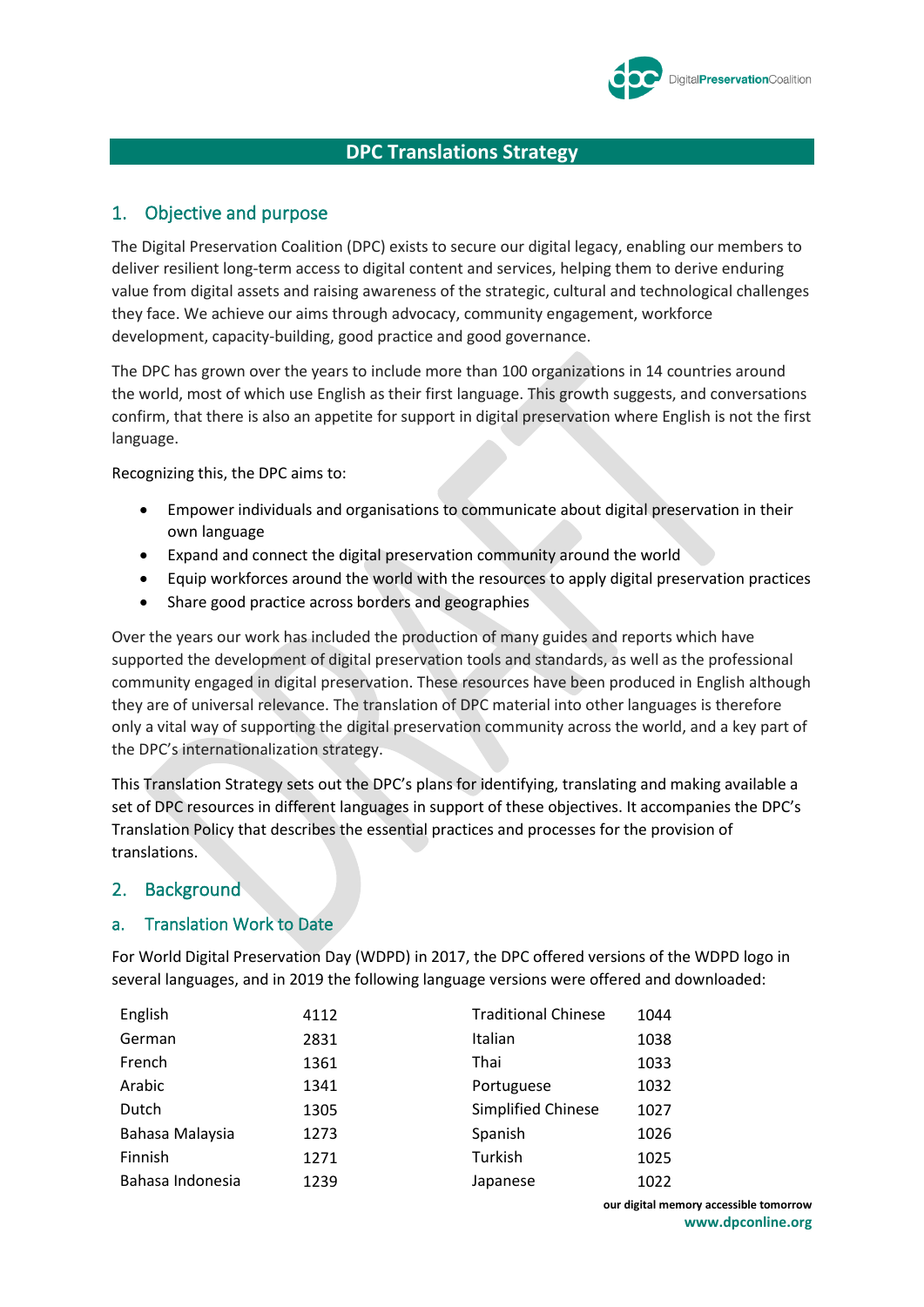

| Filipino | 1238 | Welsh   | 988 |
|----------|------|---------|-----|
| Greek    | 1238 | Persian | 986 |
| Hindi    | 1215 | Urdu    | 986 |
| Hebrew   | 1197 | Myanmar | 947 |
| Irish    | 1096 | Russian | 941 |
| Swedish  | 1070 |         |     |

The download figures of the WDPD logo then informed translations of the DPC prospectus in the following languages in 2019, download figures for each are also shown:

| English | 12494 |
|---------|-------|
| Spanish | 11141 |
| Arabic  | 11104 |
| German  | 11084 |
| French  | 10742 |

### b. Resources translated

Since the publication of the prospectus in 2019, the DPC has either pursued or been offered translations of the following resources into the following languages:

|                        | Arabic | French | German | Italian | <b>Japanese</b> | ortuguese<br>o. | Spanish |
|------------------------|--------|--------|--------|---------|-----------------|-----------------|---------|
| <b>DPC Prospectus</b>  |        |        |        |         |                 |                 |         |
| <b>DPC Handbook</b>    |        |        |        |         |                 |                 |         |
| <b>Executive Guide</b> |        |        |        |         |                 |                 |         |
| <b>DPC RAM</b>         |        |        |        |         |                 |                 |         |

# 3. Phased plan

Ultimately, the DPC would like to offer uniform and consistent access to the resources it makes available in as many languages as possible. However, it also recognizes that to translate all of the DPC's published materials into all of the world languages would be costly, time-consuming and difficult to sustain.

### a. Proposed languages

Based on anecdotal evidence, the downloads of previously translated DPC materials, and those translations offered to date, it is therefore proposed that the following languages become 'core languages' for DPC resources:

- **Arabic**
- Chinese
- **French**
- **Japanese**
- **Portuguese**
- **Spanish**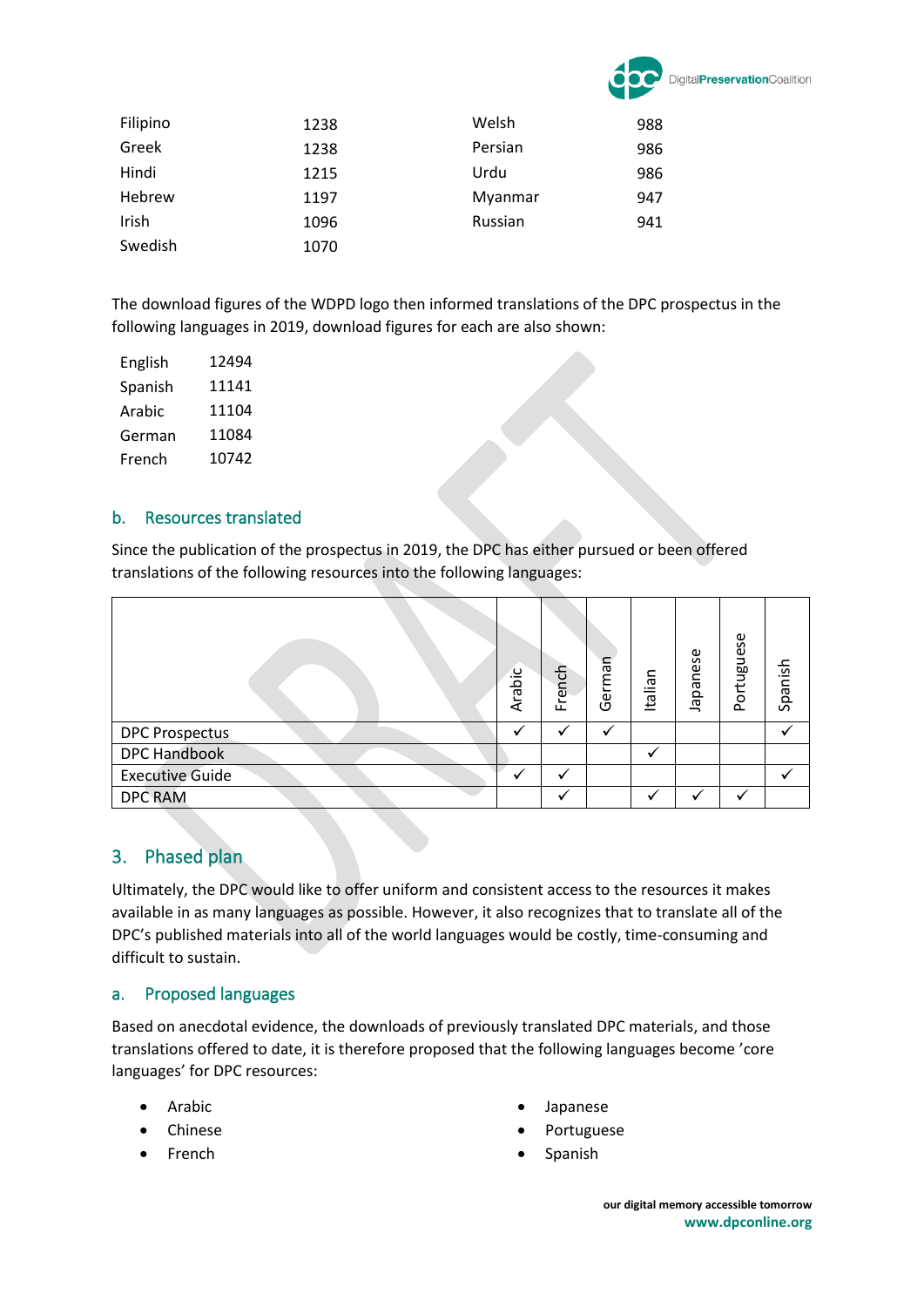

These languages will support the DPC's aspirations to make better connections in Asia-Pacific following the opening of the DPC's office in Melbourne, and foster the growth of the DPC in developing regions of the world, particularly in Africa and South America. Other languages may also be added when a critical mass of DPC Members is gathered within a specific language community.

## b. Proposed resources

The DPC has produced a number of resources, all of which are made available online. Of these, the most suitable for translation would be discrete publications which are unlikely to be added to or amended outside a planned update cycle, as follows:

- DPC Handbook
- Rapid Assessment Model
- Policy Toolkit
- Executive Guide
- Business Case Toolkit
- Procurement Toolkit
- DPC Online Training (Novice to Know-How module)
- Technology Watch Guidance Notes
- **Technology Watch Reports**

### c. Presentation

While the translated publications could be presented as downloadable documents alongside their English language counterparts, offering language collections which could be accessed in the same way as the English versions would make a more satisfactory user experience – and would be more likely to be employed.

However, to recreate the DPC website in its entirety, in eight different languages would be costly, time-consuming, and unsustainable.

Therefore, it is proposed that a microsite is created for each of the languages offered, which contains a brief 'About' section with information about how to join the DPC, as well as a further section containing the translated resources available.

### d. Timeframes

This strategy will be applied over the course of two DPC years, beginning at the start of the 2020- 2021 DPC year (August 2020) and concluding at the end of the 2021-2020 DPC year (July 2020). The completion of the plan will coincide with the DPC's  $20<sup>th</sup>$  anniversary, the publication of a new Strategic Plan and an aim to be 'fully international.' For this reason, it is proposed that in addition to the resources identified above, the DPC's new – fully international – Strategic Plan should also be translated and published in the core languages.

#### **Phase 1: August - September 2020**

Complete the translation process as outlined in the Translation Policy, and offer PDF versions of translated materials alongside English versions on the website:

|                        | Arabic | Chinese | French | <b>Japanese</b> | Portuguese | Spanish |
|------------------------|--------|---------|--------|-----------------|------------|---------|
| <b>DPC Prospectus</b>  |        |         | 1      |                 |            |         |
| <b>DPC Handbook</b>    |        |         |        |                 |            |         |
| <b>Executive Guide</b> |        |         |        |                 |            |         |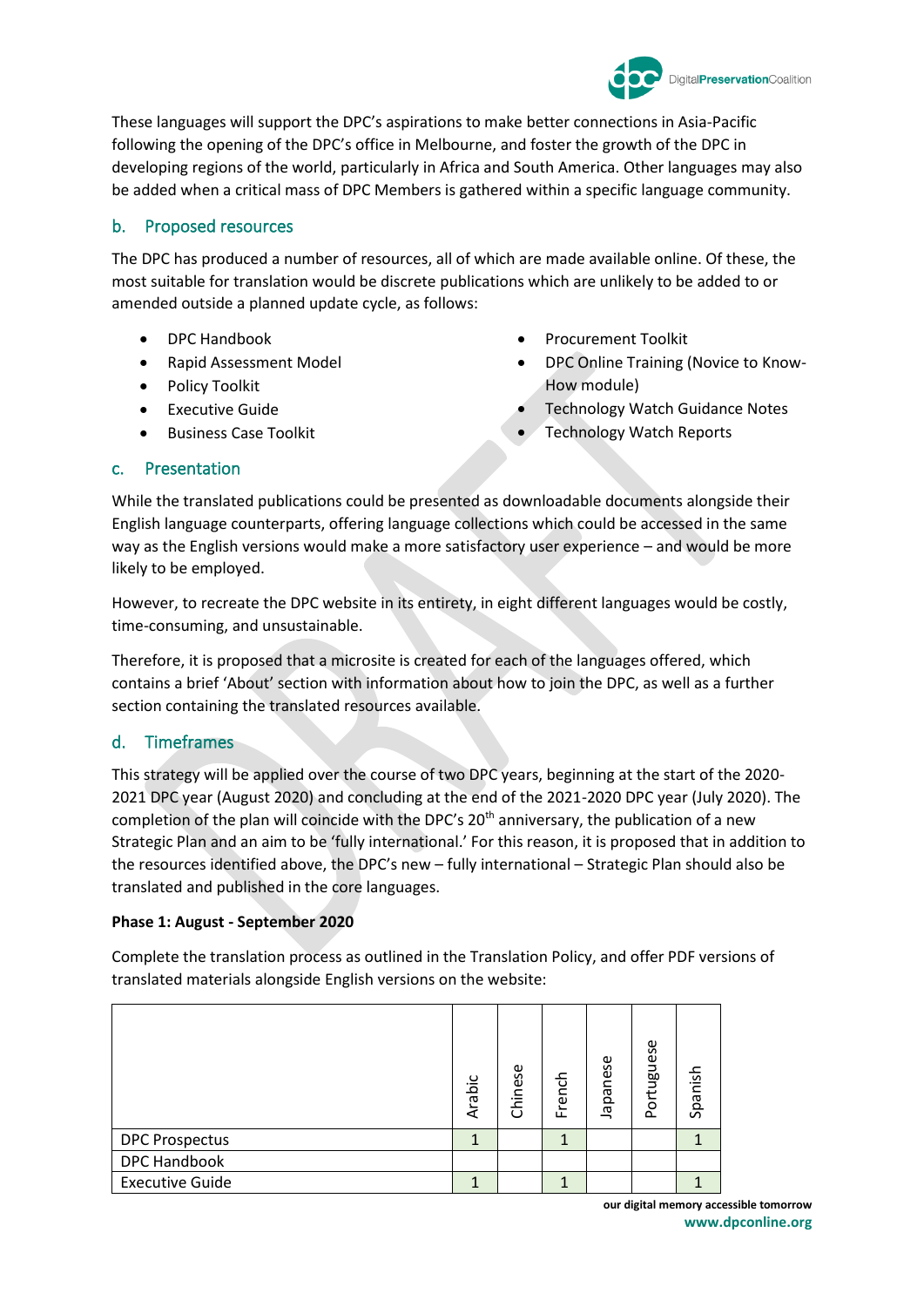|         |  |    |   | DigitalPreservationCoalition |
|---------|--|----|---|------------------------------|
| DPC RAM |  | -- | - |                              |

### **Phase 2: August – July 2021**

Through an open call for volunteers, seek translations of the resources below that have not yet been translated, ideally to be completed within the DPC year (July 2021). During this time, preparations should be made for microsites through which each of the language versions of each resource will be made fully available (not just as PDF).

|                        | Arabic         | Chinese        | French         | <b>Japanese</b> | Portuguese     | Spanish        |
|------------------------|----------------|----------------|----------------|-----------------|----------------|----------------|
| <b>DPC Prospectus</b>  | 1              |                | 1              |                 |                |                |
| <b>DPC Handbook</b>    | $\overline{2}$ | 2              | $\overline{2}$ | 2               | 2              | $\overline{2}$ |
| <b>Executive Guide</b> | 1              | $\overline{2}$ | 1              | $\overline{2}$  | $\overline{2}$ | 1              |
| <b>DPC RAM</b>         | $\overline{2}$ | 2              | 1              | $\mathbf{1}$    | 1              | $\overline{2}$ |
| DPC Website: microsite | $\overline{2}$ | $\overline{2}$ | $\overline{2}$ | $\overline{2}$  | $\overline{2}$ | $\overline{2}$ |

#### **Phase 3: June - July 2021**

Produce DPC Prospectus in Chinese, Japanese and Portuguese

|                        | Arabic         | Chinese        | French         | <b>Japanese</b> | Portuguese     | Spanish        |
|------------------------|----------------|----------------|----------------|-----------------|----------------|----------------|
| <b>DPC Prospectus</b>  | 1              | 3              | 1              | 3               | 3              | 1              |
| <b>DPC Handbook</b>    | $\overline{2}$ | $\overline{2}$ | $\overline{2}$ | $\overline{2}$  | $\overline{2}$ | $\overline{2}$ |
| <b>Executive Guide</b> | $\mathbf{1}$   | 2              | $\mathbf{1}$   | $\overline{2}$  | $\overline{2}$ | 1              |
| DPC RAM                | $\overline{2}$ | $\overline{2}$ | $\mathbf{1}$   | 1               | 1              | $\overline{2}$ |
| DPC Website: microsite | $\overline{2}$ | $\overline{2}$ | $\overline{2}$ | $\overline{2}$  | $\overline{2}$ | $\overline{2}$ |

#### **Phase 4: August 2021 – July 2022**

Seek volunteer translations for toolkits and Technology Watch Guidance Notes with these resources to be made fully available through the microsites.

|                        | Arabic         | Chinese        | French | Japanese       | Portuguese     | Spanish        |
|------------------------|----------------|----------------|--------|----------------|----------------|----------------|
| <b>DPC Prospectus</b>  |                | 3              | 1      | 3              | 3              |                |
| <b>DPC Handbook</b>    | $\overline{2}$ | $\overline{2}$ | 2      | $\overline{2}$ | $\overline{2}$ | $\overline{2}$ |
| <b>Executive Guide</b> |                | $\mathcal{P}$  |        | ว              | $\overline{2}$ |                |